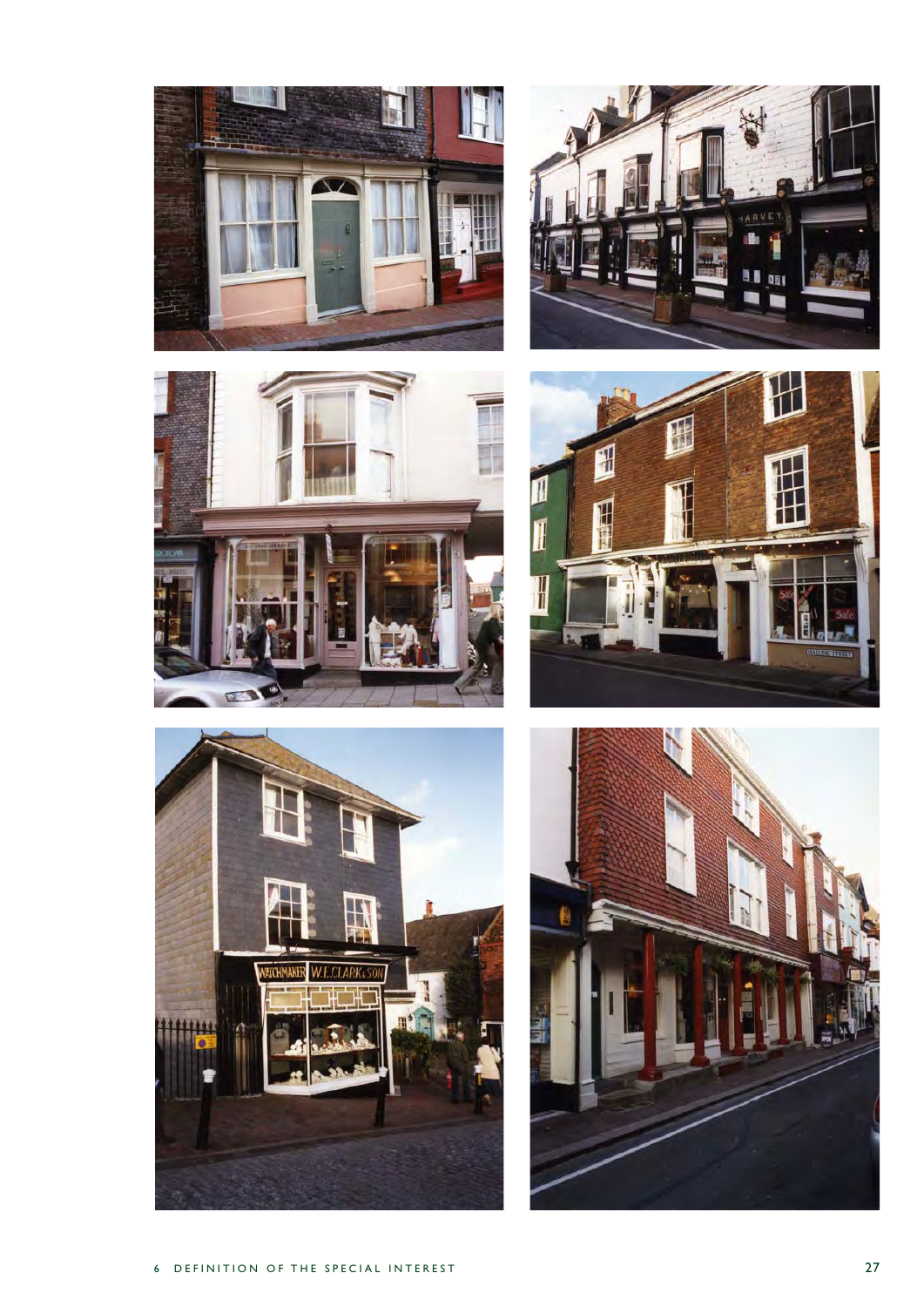

FEATHERS W FINS



English Heritage, has helped to restore some historic shopfronts in the conservation area as well as generally raising public awareness of the need to preserve these details.

Most of the better quality shopfronts are located in listed buildings where they are already protected, but a number are in unlisted buildings, often of Townscape Merit, where alterations or even removal may have been considered acceptable in the past.As recommended in para. 4.5, Buildings of Townscape Merit should be retained and unsympathetic alterations rejected, including the loss of historic shopfronts.This may affect proposals for change in streets such as Market Street and Fisher Street, where small shops struggle to survive and there is pressure for residential conversion.

Commercial advertising and signage is generally well controlled in the Lewes Conservation Area, mainly because the majority of the buildings in the commercial core are listed, although poorly detailed examples do remain, many of them of some years standing. However, usually most of the shops follow the design advice provided by the Council

and use hand-painted fascias and hanging signs, discretely positioned and sized.There are some examples of attractive painted hanging signs, such as the one on the front of Anne of Cleves House, and these should generally be encouraged. Internally illuminated signage is not allowed and there are only a few examples in the conservation area.

The best shopfronts can be found in the High Street and in Cliffe High Street.They are marked on the Character Area Townscape Appraisal maps.

# 6.6 PUBLIC REALM: FLOORSCAPE, STREET LIGHTING AND STREET FURNITURE

## *Floorscape*

Historic paving materials in Lewes are very varied, using local materials such as clay paviors, sandstone setts, sandstone kerbing, flint cobbles, and beach pebbles.There are some examples of Sussex marble, a very hard local stone.'Imported' granite is often used for kerbing, either narrow (about 150mm) or wide (about 250mm). Sadly, much of the town centre has been repaved using inappropriate modern materials, including concrete slabs or modern clay paviors, which lack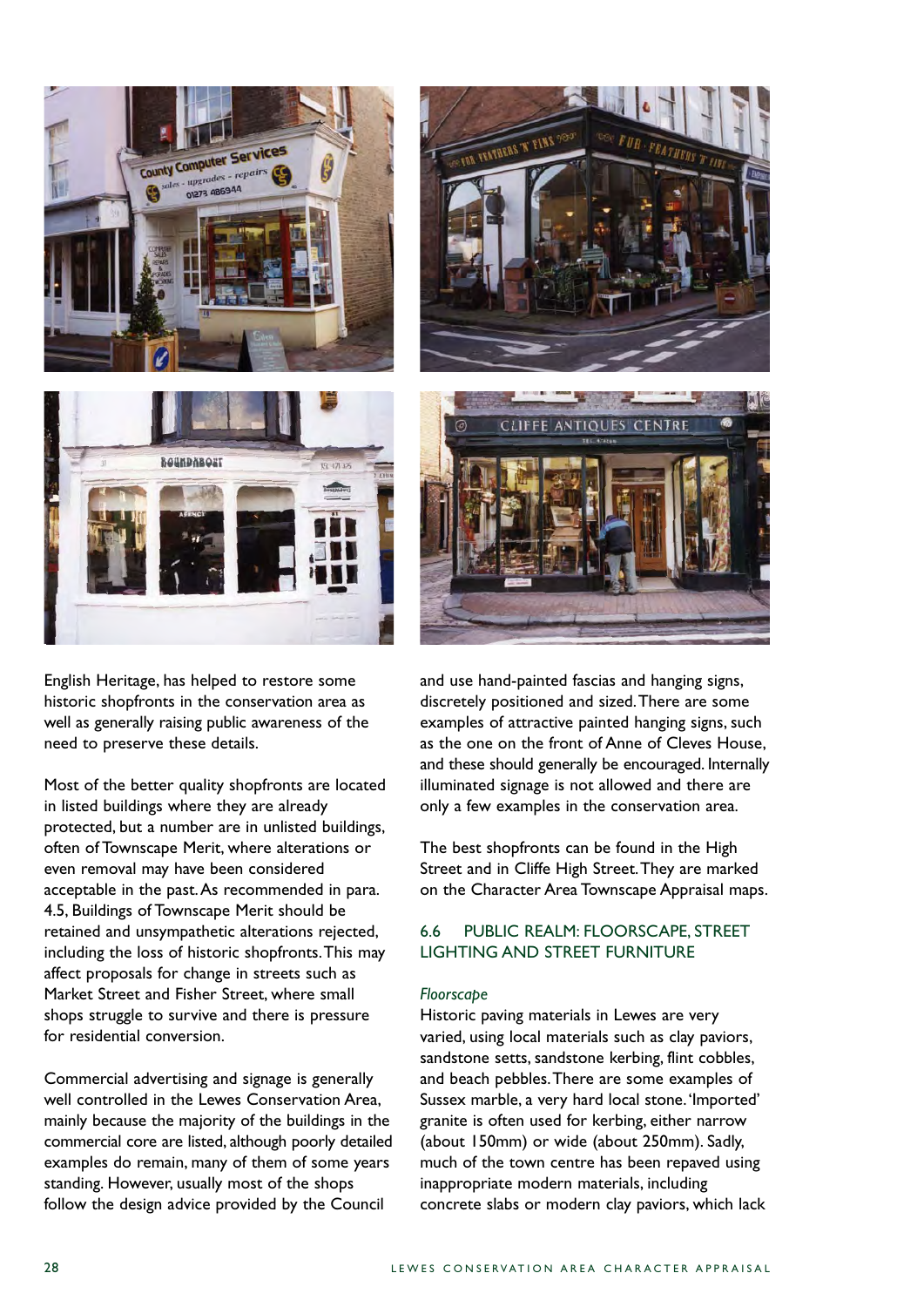the vitality and interest of the historic examples. Castle Gate was appropriately repaved in 1988 by Lewes District Council using granite setts, brick paviors and York stone. Less successful was the creation of the pedestrian precinct at the eastern end of the High Street, which used modern clay paviors and concrete slabs, or the more recent repaving of part of Pipe Passage. It has proved difficult to find a suitable modern replacement for the historic bricks, and Lewes is peppered with all sorts of unsuitable modern paviors which have been used for repairs. Fortunately the County Council engineers have now approved a modern handmade pavior as suitable for paving although it is a flat red colour without the changes in colour and texture which characterise the original

material.These have recently been used for sections of new brick paving in Ditchling with great success, although as the supplier has now gone out of business a new source will be needed.

Lewes is notable for its clay paviors, most of which were installed in 1807-8 by a Mr Johnston of London as part of the street improvements set out by the Town Improvement Commissioners under the Act of 1806. Good examples of continuous paving can be seen at the western end of the High Street, along Southover High Street, and in St Martin's Lane.These paviors were made from red clay, somewhat impure, so they are not a flat colour or texture and contain small pieces of chalk and other debris which make the material







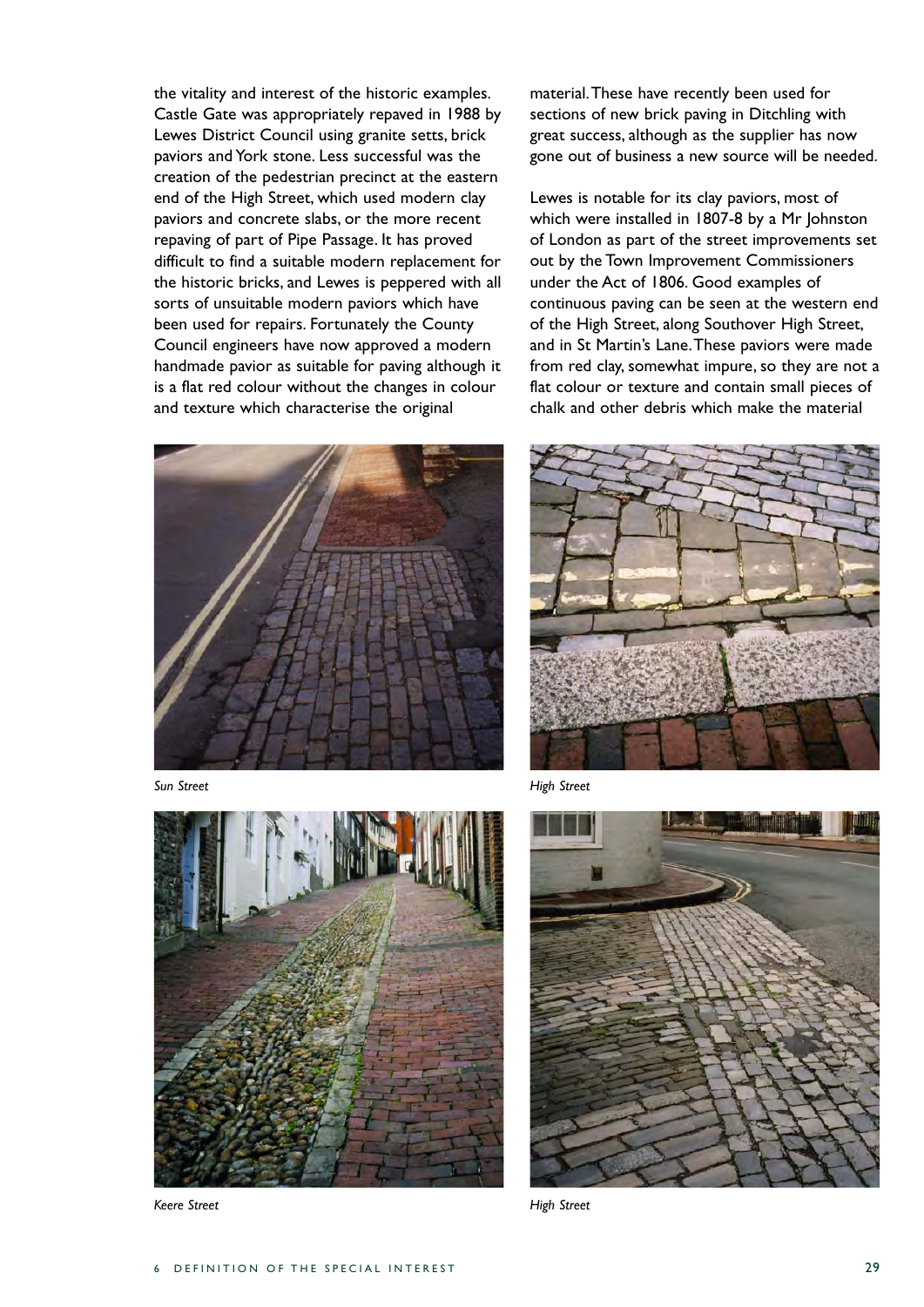





**Foundry Lane** Rotten Row **Rotten Row** 



visually more interesting.Variations in the firing times also provided hints of blue or pinky-purple.

At about this time, Keere Street was also resurfaced, using an attractive mix of flint cobbles, sandstone setts, and clay paviors set in tar. Granite setts can be seen in Foundry Lane in Cliffe, where they supported the heavy carts which were coming out of Morris' ironworks. Silver limestone setts are notable at the junction of Rotten Row and the High Street, and throughout the conservation area, a variety of granite or sandstone kerbs can be found, all dating to the 19th century. Short (400mm) silver limestone kerbs can also be seen in many

locations, including Chapel Hill, where they are mixed with sandstone setts. In the Wallands Estate and along Rotten Row can be seen some interesting crossovers, made from stone setts and red brick, laid in alternate stripes.

Throughout Lewes there are reminders of the ironworks which were prominent in the town in the 18th and 19th centuries, usually marked with the name of the founder.These include bollards, kerb plates, drain covers, and coal holes.There are many scattered throughout the conservation area and regrettably are often surrounded by inappropriate black tarmacadam or concrete slabs or paviors.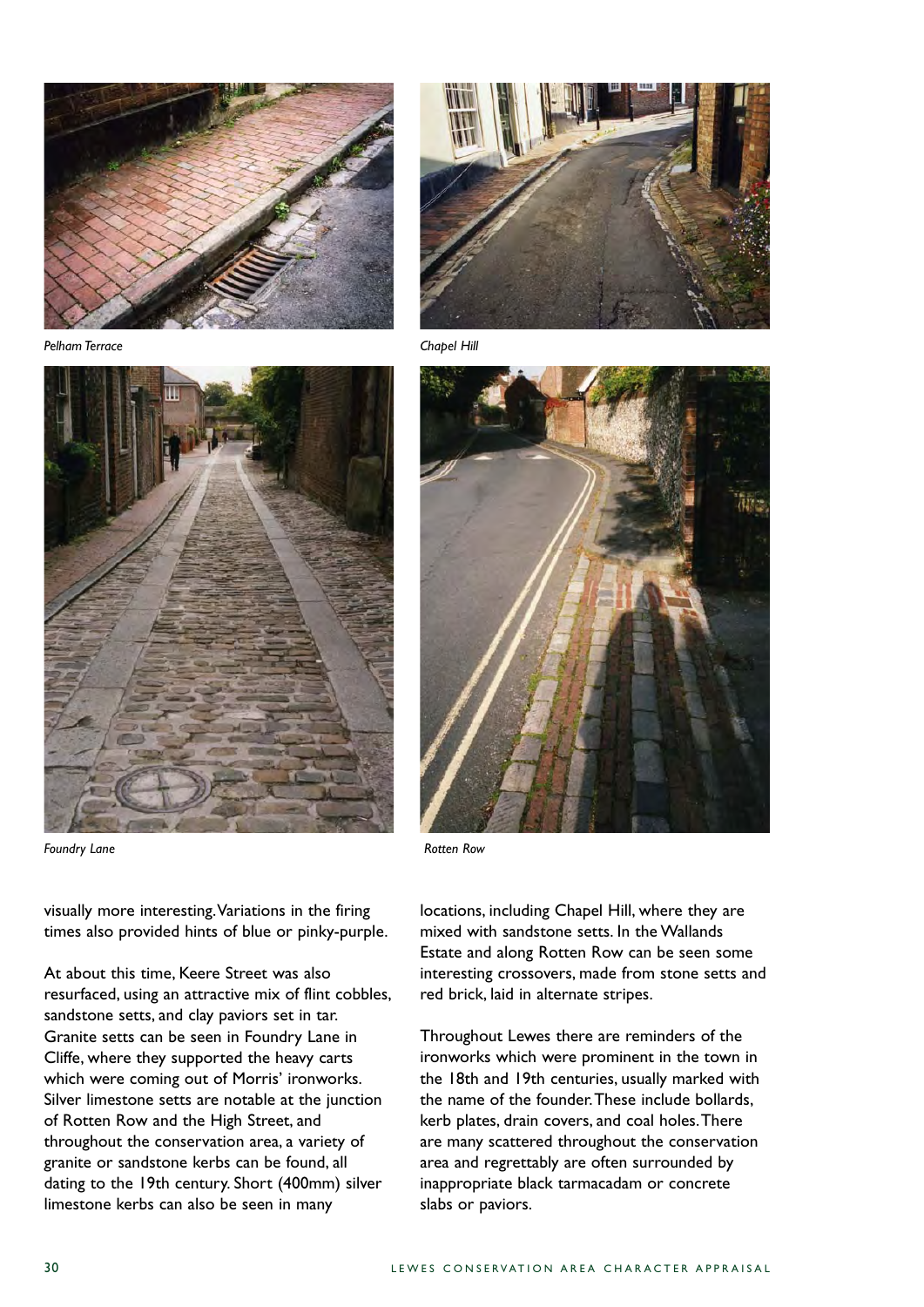- 
- 
- 









### *Street lighting*

Examples include: The street lighting in the conservation area is • Criss-crossed cast iron kerb plate marked 'John very varied and mainly of little merit because Every Iron Founder Lewes' in South Street there is no special provision for more appropriate • Cast iron gutter marked 'E.S.E. PHOENIX street lighting in the designated area. Lighting is LEWES' and cast iron drain cover marked 'John therefore provided by a range of modern fitments Every Lewes' in Chapel Hill and Grange Road with different lanterns, sometimes traditional in • Circular cast iron coal holes, usually marked appearance, and a number of recycled former gas 'Thomas' or 'Every Phoenix Ironworks Lewes' standards with electric fittings. Colour tones vary – examples in St John's Terrace which provides a discordant effect.There are a few well preserved historic former gas lights, the most significant being the listed cast iron street light at the bottom of Keere Street.



*Street light in Keere Street* 

The High Street is lit by tall steel light standards with a decorative support bracket and small circular fitting with a large bulb. Much of the rest of the town centre, and Southover and Cliffe, is lit by slender white steel standards with a small modern fitting. However,Albion Street and parts of Cliffe are lit by modern black standards based on a simplification of a traditional gas light, and the lighting in Grange Road is similar – a black metal standard with a 'traditional' modern light fitting on top.These modern light fittings are neutral in their impact and generally sit well within the overall streetscape, but further modern intrusions would be detrimental to the street scene. Lighting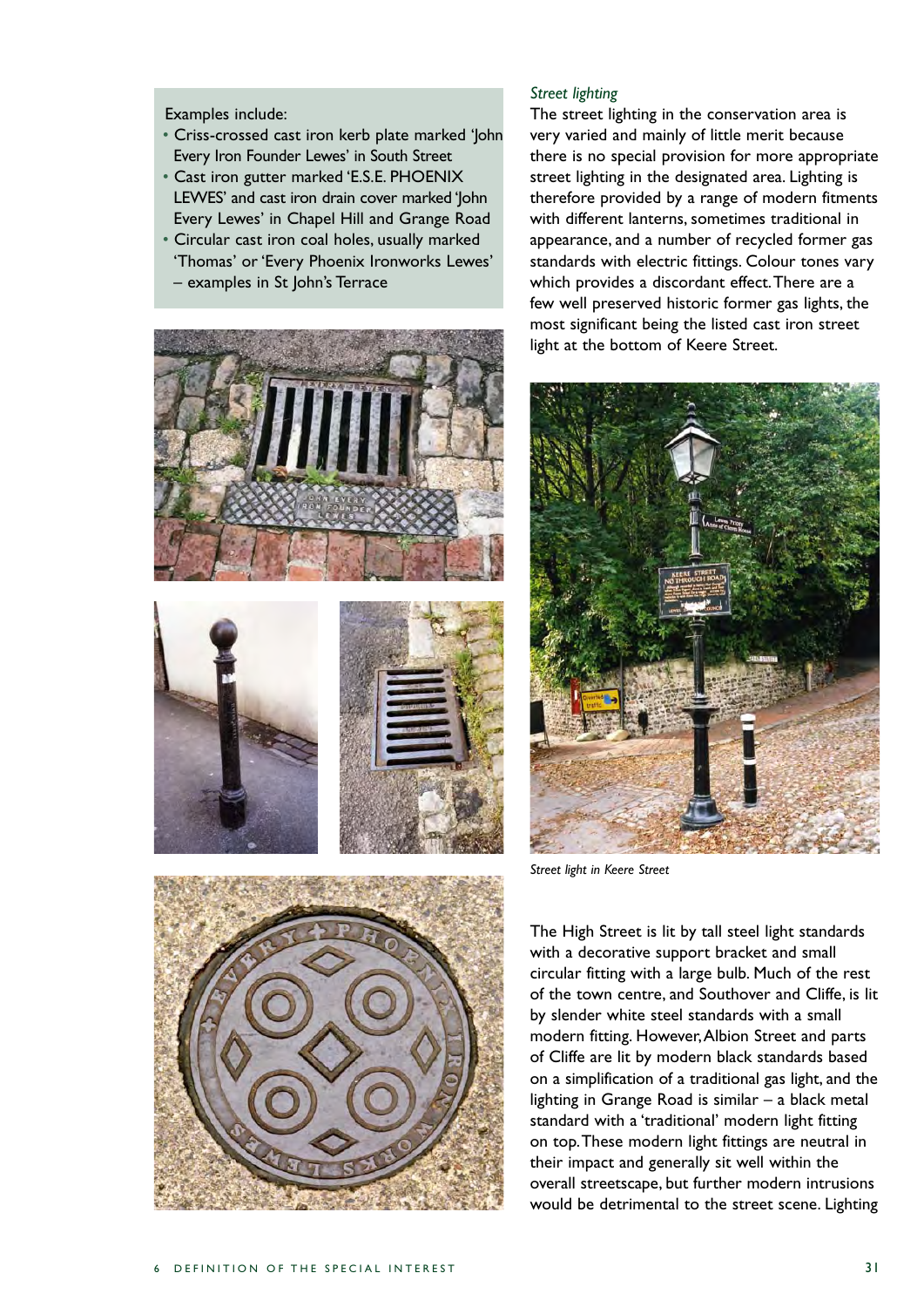

*Modern street lighting in The High Street* 

in the Wallands is disappointingly modern – concrete standards with a modern fitting.

### *Street furniture*

For some time Lewes District Council has followed a standard specification for street furniture: signage, seating, and litter bins. Street name plates are cast aluminium, with black letters on a white background. Seats have cast aluminium ends, in the 19th century style, with slatted hardwood seats.These can be seen in Castle Precinct and Southover



*Old street name plate in The Pells* 

Grange gardens. Litter bins vary, but the most expensive, which tend to be used in more sensitive locations, are cast aluminium and painted black. Other bins are made from black plastic (fairly innocuous but vulnerable to vandalism) or bright yellow (not suitable in a conservation area). In some parts of the conservation area, particularly the main streets and close to the various schools, discarded litter can be a problem.

#### *Overhead wires*

Throughout many parts of the conservation area, overhead wires supplying electricity and telephone lines are a detrimental feature, and where they have been undergrounded, for instance at the western end of Grange Road, the appearance of the conservation area has been greatly enhanced. Further undergrounding, throughout the whole conservation area, is required.



*The removal of telephone wires in Grange Road has greatly enhanced the conservation area*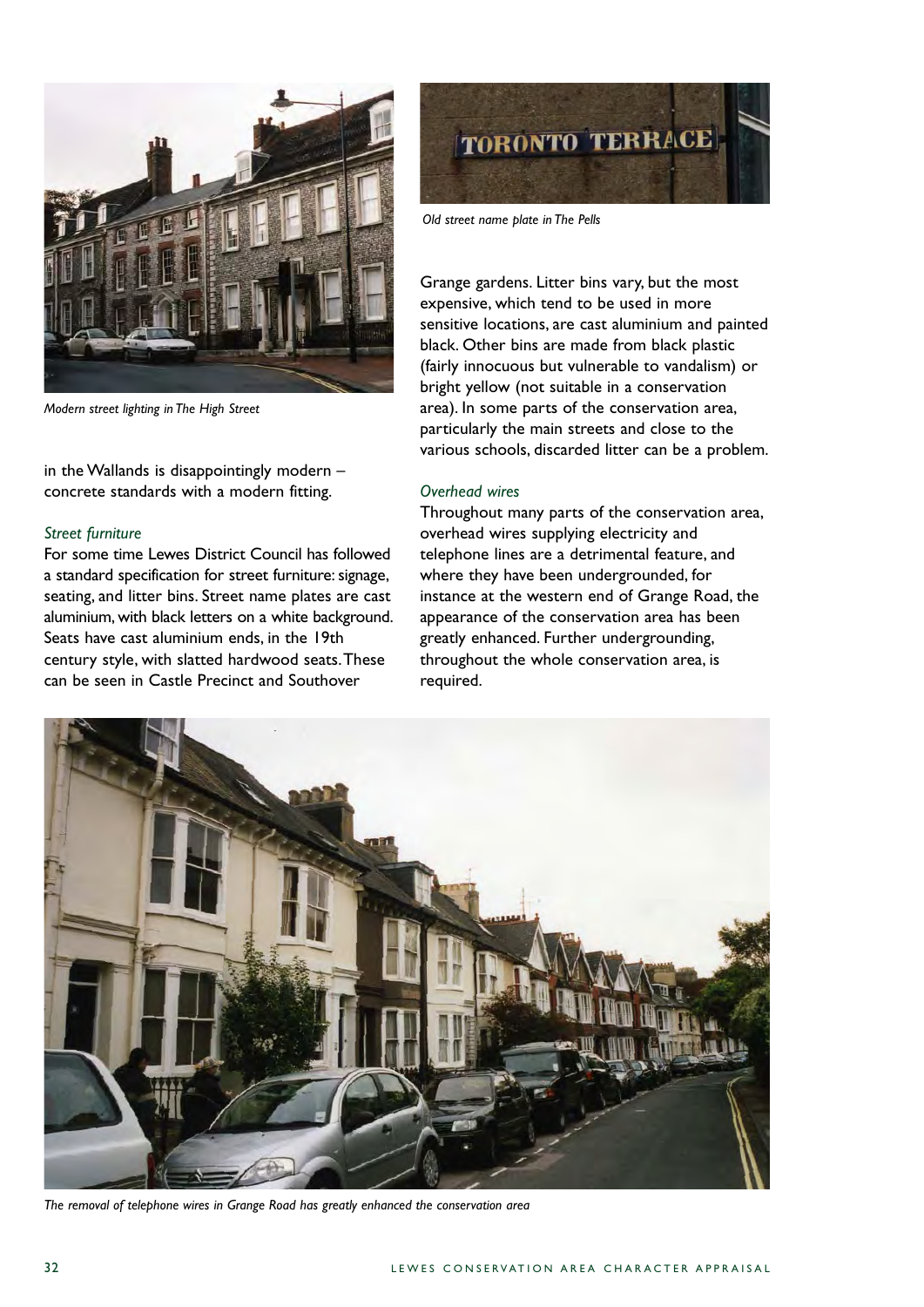# **7 IDENTIFICATION OF CHARACTER AREAS**

### 7.0 INTRODUCTION

The Lewes Conservation Area divides

conveniently into seven distinct 'Character Areas', each with its own unique topography, street plan, buildings and spaces.This section briefly considers their historical development and summarises their principal features. Negative sites or buildings, and policies for their future preservation and enhancement are also included.

*The seven Character Areas are:* 

Area 1: Cliffe

Area 2: Lower High Street (School Hill) Area 3: Lewes Castle and middle High Street Area 4: Upper High Street and Western Road Area 5:The Pells and West Street Area 6:The Wallands Area 7: Southover

#### *Each section includes:*

- Principal features
- Location
- Summary History
- Uses
- Topography
- Townscape
- Local features
- Issues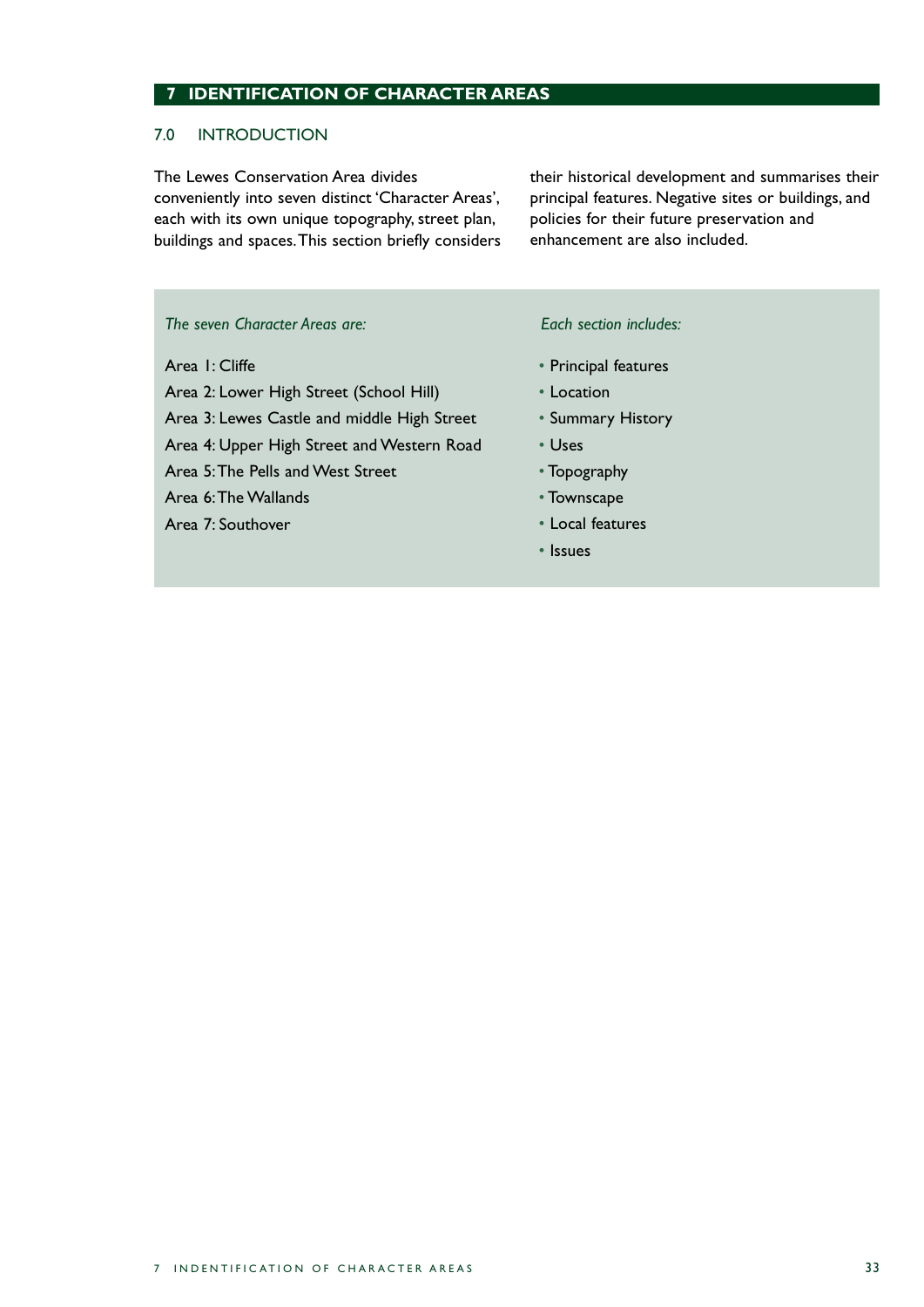#### PRINCIPAL FEATURES

- High quality historic townscape, particularly in Cliffe High Street;
- Continuous terraces of varied listed buildings;
- St Thomas' Church (grade II\*) and church hall an important part of the local community;
- Jireh Chapel a significant historic building;
- Harvey's Brewery a major presence;
- Bustling commercial centre;
- Stunning views up to the South Downs and along the River Ouse from Cliffe Bridge in either direction.

### **LOCATION**

Cliffe lies to the east of the River Ouse and is linked to the main part of Lewes by Cliffe Bridge. The area is closely contained by the towering chalk cliffs of the Downs to the east, and the River Ouse to the west. Malling Street and South Street create a T shape with Cliffe High Street being intensively built up, and lined with historic buildings. South Street and Malling Street contain some good groups of listed buildings, but have both been more affected by modern development. Chapel Hill leads steeply up the Downs to the Golf Club, providing stunning views over Lewes towards the castle.





*View northwards from Cliffe Bridge View southwards from Cliffe Bridge* 



*Cliffe High Street*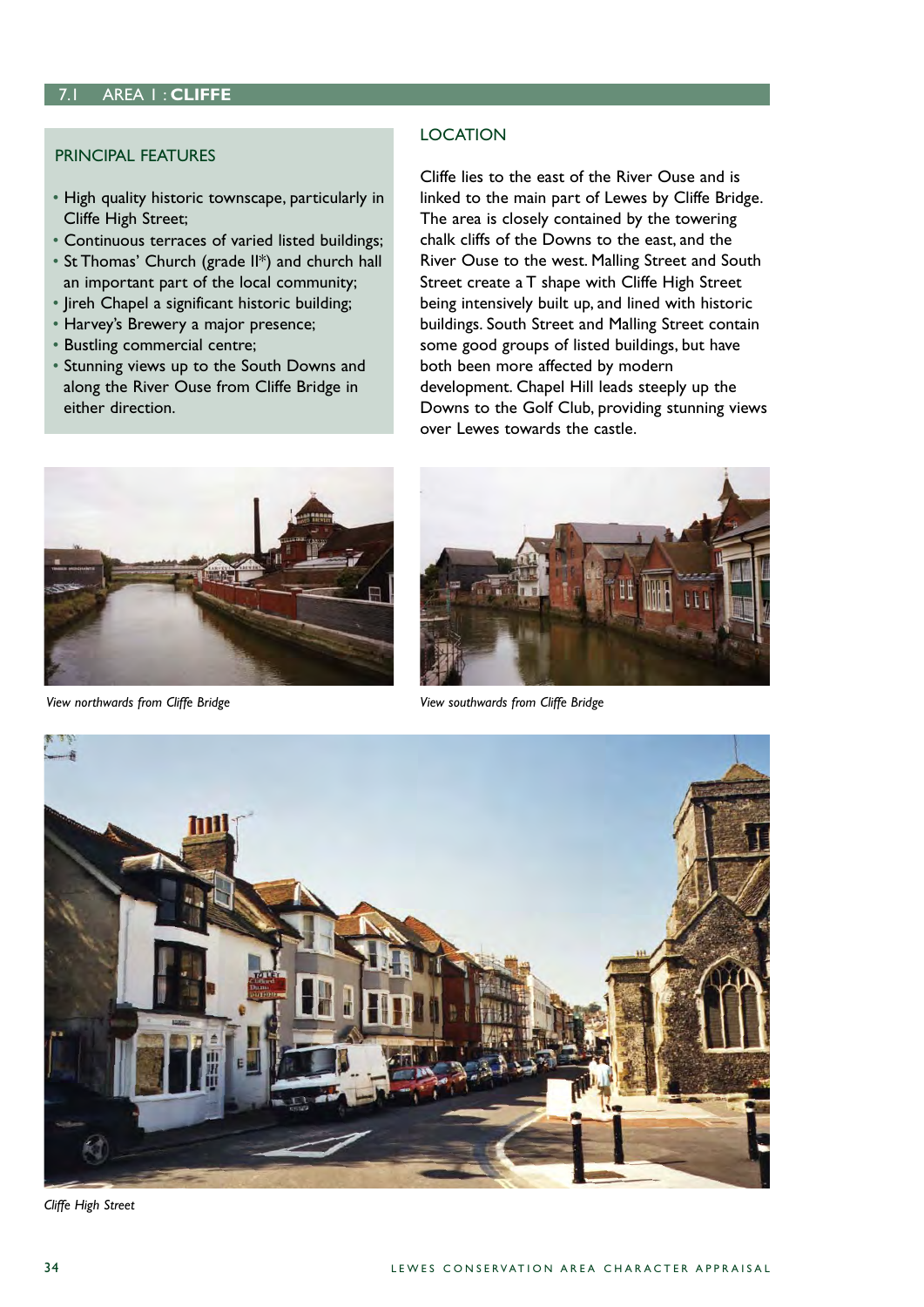## **HISTORY**

- Historic ford (possibly Roman) in the vicinity of Cliffe Bridge;
- Small Saxon settlement in the area of Chapel Hill;
- Bridge is recorded over the river in 1159;
- St Thomas' Church was originally built in the late 12th century as a chapel-of-ease by the deans and canons of the Benedictine College established by the Archbishop of Canterbury in Malling shortly after the Norman Conquest;
- In c.1241 the Greyfriars established a new monastery on the western side of the river, close to Cliffe;
- A will of 1276 refers to eight houses in Cliffe and one on Cliffe Bridge;
- Market charters granted in Cliffe in 1331, 1345 and 1409;
- Medieval drainage ditches dug to prevent flooding;
- One medieval building remains nos. 9-11 Cliffe High Street;
- Other early buildings include nos. 26-27 Cliffe High Street, nos. 39 and possibly no. 40 Cliffe High Street, and parts of nos. 4, 5, 6 and 8 Cliffe High Street (all 16th century);
- 16th century onwards Lewes developed as an important inland port and Cliffe became the hub of commercial activity;
- 18th and 19th century Cliffe was important for river trade and industry;
- In 1727 Cliffe Bridge was rebuilt in stone;
- Late 18th century Ouse river canalised to Newhaven, improving the flow of water and providing better access for boats to Lewes;
- In 1829 Cliffe High Street was widened and a number of buildings refronted;
- 1874 First Edition Ordnance Survey map shows Cliffe as a highly industrialised area, with two iron foundries, a gas works, stores, malthouses, a brewery, a soap factory and a stone and slate yard;
- Morris Road built in 1891 following demolition of Morris' foundry;
- Early 1960s Cliffe under water for nearly a week due to flooding;
- Phoenix Causeway built in 1969 over the site of the wharf to the east of the river;
- Lewes bypass and Cuilfail Tunnel built in the 1970s;
- 1997-2000 CAPS (Conservation Area Partnership) grant scheme in Cliffe;
- 2000 Flooding affects whole of Cliffe;
- 2001-2004 HERS (Heritage Economic Regeneration) grant scheme in Cliffe to repair flood damaged buildings;
- Plans under discussion to partially pedestrianise Cliffe High Street.

### USES

Cliffe High Street is a bustling commercial centre with a large number of antique shops as well as a variety of specialist suppliers including a fishing tackle shop and a pet shop. Some of the shops have residential flats above. Otherwise, residential uses are more prevalent in South Street and Morris Road.The large public car park on the northern edge leads into Phoenix Causeway and provides a useful facility for visitors and shoppers. A popular riverside walk connects through this car park, under Phoenix Causeway, to Tesco's supermarket.Various activities associated with the river are still important including a rowing club, located on what used to be an island.There are still some reminders of Cliffe's industrial past with the survival of Harvey's Brewery.A large builders' merchants (Chandlers) off South Street provides a commercial presence.

## **TOPOGRAPHY**

Cliffe lies on the flat former water-meadows of the River Ouse with Chapel Hill rising steeply up the South Downs to the east. Historically, Cliffe High Street was on a slight causeway above the surrounding land but this is not evident now.The modern Phoenix Causeway has been built on a much higher level and therefore overlooks Cliffe and the backs of the buildings on the north side of Cliffe High Street.

#### **TOWNSCAPE**

Cliffe High Street provides a cohesive historic townscape, with a variety of mainly listed buildings, all domestic in scale apart from Harveys Brewery and St Thomas' Church.The buildings in the street sit tightly on the back of the pavement, and are generally two or three storeys high, and